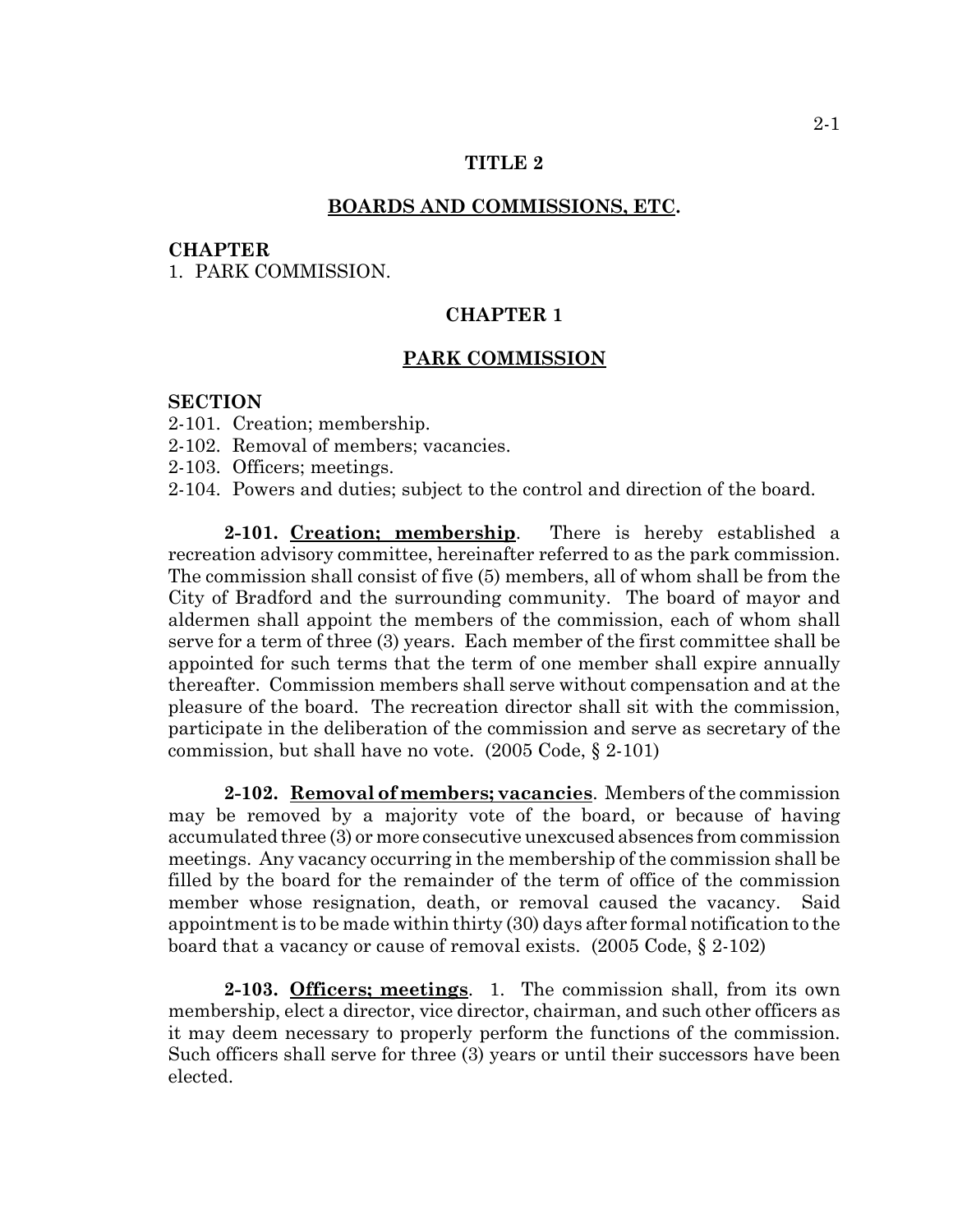(a) The director shall prepare an agenda for each meeting and shall consult with the chairman of the commission regarding the agenda.

(b) The minimum number of commission members in attendance which shall constitute a quorum, and shall permit a declaration that an official meeting is in session, shall be three (3) members.

(c) Minutes shall be kept during all meetings with copies to be distributed to the board, and the original copy to be placed in the files of the recreation department at city hall.

2. In performance of its duties set forth in this chapter, the commission shall hold at least one (1) regular meeting each quarter. Special meetings may be called by the commission chairman or the recreation director upon reasonable prior notification of all commission members. All meetings shall be held in a city-owned building and shall be open to the public. (2005 Code, § 2-103)

**2-104. Powers and duties; subject to the control and direction of the board**. 1. The commission shall act in an advisory capacity only (non-administrative) to the recreation department, serving as representatives of the citizenry and adjuncts of the commission, in all non-budgetary matters pertaining to the recreation facilities and programs of the city. Such advisory duties shall include the recommendation of new recreational site locations, improvements, and operational personnel, recreational program content, rules, regulations, schedules, and similar controls pertaining to usage of public recreational facilities of the city, and shall be made by way of the appropriate recreation department and the mayor to the board.

2. The commission may solicit, and acquire, on behalf of the city, by gift or donation, any property for public recreation, provided that the solicitation of the donation of real property shall have the prior concurrence of the board. Any gifts or donations acquired, except real property, shall be transferred to the appropriate recreation department and shall become the property of the city. Any tentative donation of real property shall be processed in the normal manner for acquiring city property and, if accepted, title thereto shall be taken in the name of the city.

3. The commission shall keep records and accounts of all activities of the commission and shall make reports through the recreation director to the board whenever requested to do so.

4. In exercising its powers and performing its duties as specified in this chapter the commission shall act through a majority of its members and the director of the commission is requested to sign all papers and documents requiring the signature of the recreation commission.

5. No member of the commission shall participate in the decision of any matter coming before the commission in which such member has a monetary interest either directly or indirectly.